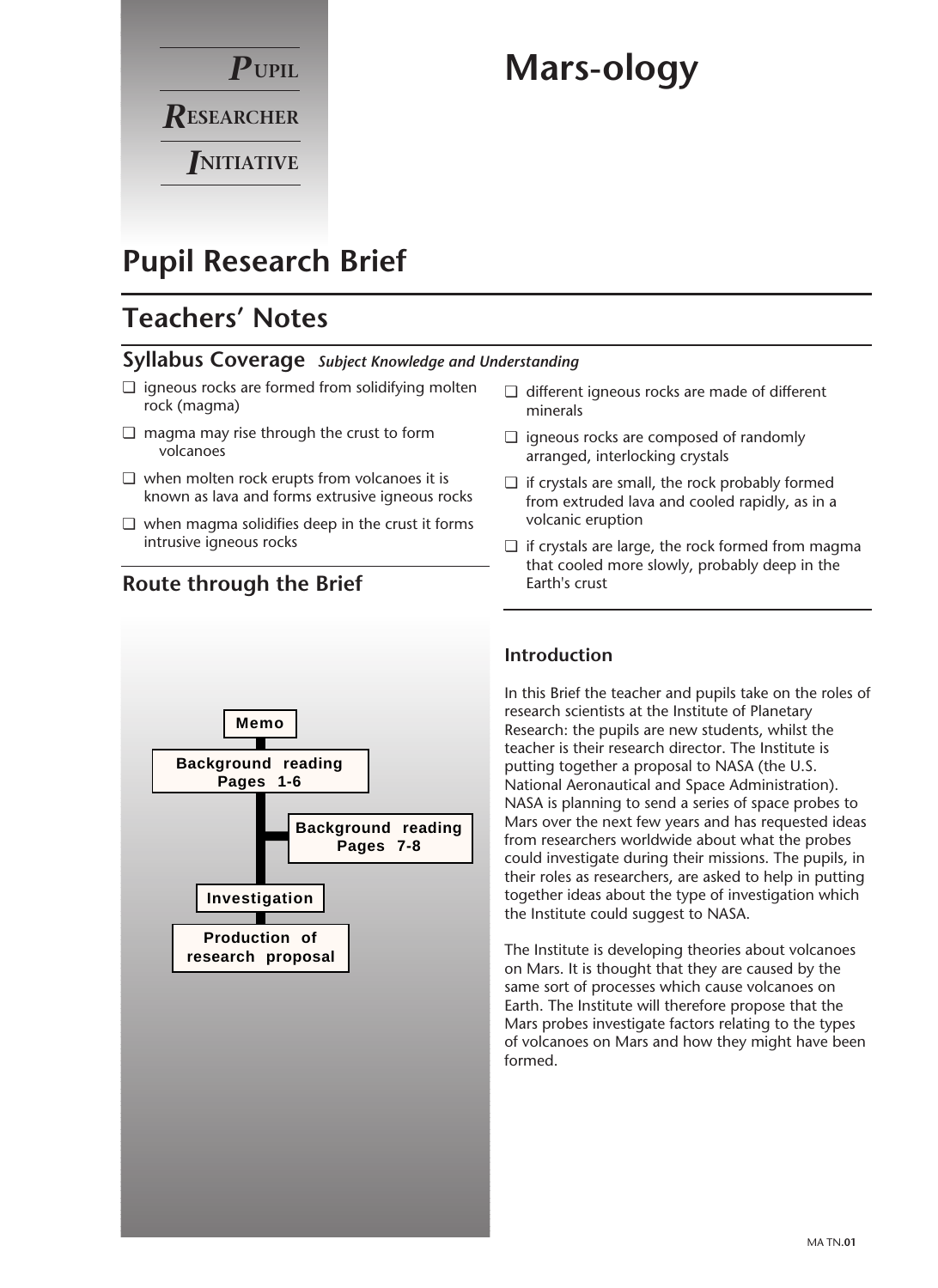# **Teachers' Notes continued**

#### **Experimental and investigative skills**

- planning experimental procedures
- obtaining evidence
- analysing evidence and drawing conclusions
- evaluating evidence

#### **Prior knowledge**

Pupils should be familiar with the basic **structure of the Earth** (crust, mantle, inner and outer core), and **plate tectonic theory**, so that they can understand the significance of the range of causes of volcanic activity (subduction zones and hot spots). This may mean teaching plate tectonics before igneous rock types. It may also require the re-ordering of the teaching sequence of the Earth Science section of the scheme of work. However, the benefits are that pupils will have a better understanding of the origins of igneous rocks and the significance of tectonic activity in driving the rock cycle.

#### **Running the Brief**

#### **Pupil grouping**

Pupils could work in a number of groupings during this Brief. Suggestions are:

| Initial briefing -                                         |            |  | whole class; teacher-led<br>introduction                                  |  |
|------------------------------------------------------------|------------|--|---------------------------------------------------------------------------|--|
| Memo                                                       |            |  | whole class; led by<br>teacher                                            |  |
| Background science notes<br>Page 1-5 - individual or pairs |            |  |                                                                           |  |
|                                                            |            |  | <i>Page 6</i> - small groups                                              |  |
|                                                            | Page 7-8 - |  | individuals or small groups<br>(optional exercise)                        |  |
| Communication -                                            |            |  | individuals if written report is to<br>be used for assessment<br>purposes |  |

#### **Timing**

The unit should take 2 hours of classroom time. Some of the work could be done as homework. Extra time may be needed to write up individual investigation reports if these are to be used for examination assessment purposes.

#### **Activities**

The teacher should issue the pupils with the **Study Guide** which provides pupils with a summary of what they should produce as they work through the Brief. It can also be used as a checklist so that they can monitor their own progress. The Brief shows how experiment and theory are tightly linked. The **Research Director** (teacher) issues each group with a copy of the **memo** which is addressed to the **principal investigator** (pupil selected by teacher). Each group also gets copies of the **background notes**, numbered pages 1-6 and possibly 7 and 8 (these could be omitted for some or all pupils). The aim of the work is to produce a section of the **Research Proposal for NASA**, outlining the suggested experiment(s) which the Mars probes could carry out.

The memo requires the pupils to work their way through the numbered pages of background notes from simulated books and journals. The Research Director has written comments on the notes which suggest things the research team should do. Pupils could keep track of which sections they have completed using the Study Guide.

**Pages 1, 2 and 3** are meant to be extracts from a basic geology text. The pages outline some information about igneous rocks and the different types of volcano found on Earth. The description is very simple, and classifies volcanoes as being of two types - cone and shield volcanoes. The idea of a **shape factor** is introduced, which can be used to determine whether the volcano is a shield or cone type. This will be used when pupils deal with **page 4**. The calculation required (diameter / height) is one which most pupils should be able to manage with a calculator. The extract outlines the link between the shape factor and type of volcano. The pupils are led to think that the work on Earth volcanoes (calculating SF values, which give an indication of the type of volcano) can be applied to Martian volcanoes. However, some will conclude that just measuring volcano heights and diameters needs to be backed up by analysis of the rock types present in the volcanoes. Pupils may therefore suggest that the Mars probe needs to collect rock or soil samples from the volcanoes on Mars. This in turn may lead them to suggest that several probes will be necessary to cover different regions of the planet. In addition, **page 1** describes the effect of cooling time on crystal size (the longer the cooling time the larger the crystals). This may lead some pupils to suggest crystal size as a focus for one of the proposed Mars probe experiments.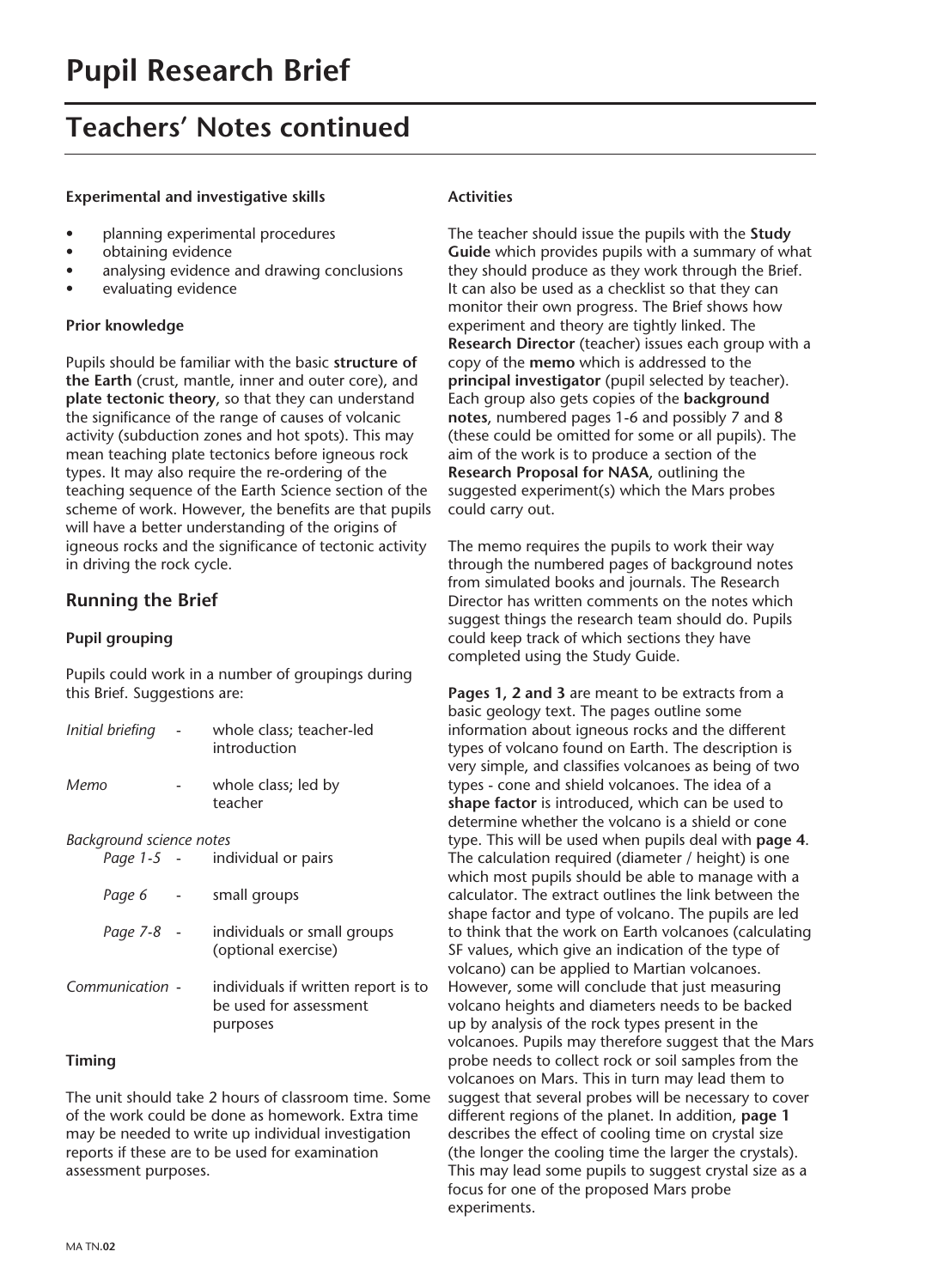### **Teachers' Notes continued**

| Volcano                | Height(km) | Diameter (km) | SF(d/h)        |
|------------------------|------------|---------------|----------------|
| Mauna Loa              | 4.169      | 90            | 21.59<br>12.96 |
| Maui                   | 3.085      | 40            |                |
| Fuji San               | 3.776      | 30            | 7.94           |
| Tenerife               | 3.715      | 40            | 10.76          |
| Mount St Helens        | 2.549      | 25            | 9.80           |
| La Palma               | 2.423      | 30            | 12.38          |
| Tahiti                 | 2.235      | 30            | 13.42          |
| Nevado Ojos del Salado | 5.887      | 8             | 1.35           |
| Gran Canaria           | 1.949      | 45            | 23.08          |
| <b>Great Sitkin</b>    | 1.740      | 9             | 5.17           |
| Kanaga                 | 1.312      | 10            | 7.62           |
| Moffet                 | 1.200      | 9             | 7.50           |
| Reunion                | 2.631      | 35            | 13.30          |
| Figure 1.              |            |               |                |
| Volcano                | Height(km) | Diameter (km) | SF(d/h)        |
| Olympus mons           | 23.0       | 520           | 22.6           |
| <b>Ascraeus Mons</b>   | 17.0       | 400           | 23.5           |
| <b>Uranius Mons</b>    | 3.5        | 83            | 23.71          |
| <b>Ulysses Mons</b>    | 4.0        | 91            | 22.75          |
| <b>Elysium Mons</b>    | 9.0        | 170           | 18.89          |
| <b>Hecate Tholus</b>   | 6.0        | 170           | 28.33          |

#### *Figure 2.*

**Pages 4 and 5** are 'cut-and-paste' sheets put together by the Research Director. They include two tables of data and some annotations. The pupils use the SF equation from **page 1** to work out the SF values for the volcanoes in Table 1. The annotation to Figure 1 suggests that the pupils convert the volcano heights from metres into kilometres. Pupils should notice that there is a pattern which links volcanoes with SF values of less than 10 to cone type volcanoes, with shield volcanoes having SFs much higher. SF values are shown in Figure 1 above.

The pupils then move on to look at data on Martian volcanoes. They calculate SF values (again, converting metres to kilometres). They find that the SF values indicate shield volcanoes, but no cone volcanoes. Following on from their work based on **pages 1, 2 and 3**, they are again led to the suggestion that analysis of rocks from volcanoes is necessary to establish whether they are formed from the same, or different rocks. The absence of cone type volcanoes, linked to subduction zones on Earth, may lead some pupils to suggest that Mars does not show evidence of plate tectonic movement. Figure 2 shows the SF values for Martian volcanoes.

The SF calculations based on the data in Figure 2 show that Martian volcanoes are all of the shield type, possibly indicating a similar composition. Martian SF values are around 22, but with examples as high as 28 and as low as 18. Is this variation within the limits

expected if volcanoes are composed of the same rock types? This may lead some pupils to argue further that the Mars probe needs to analyse rocks from these high and low SF level volcanoes.

**Page 6** is handwritten by the Research Director, reminding them of the purpose of the activity - to suggest an experiment for the Mars probe which will provide evidence to back up the Institute's theory that volcanoes on Mars are caused by the same processes as those which form volcanoes on Earth. The Director suggests that they consider the effect of lava composition on flow-rates of lava - i.e., that different substances will have different flow properties. There is a hand-drawn sketch of a simple method of measuring flow which could be used by the pupils to begin planning their investigation. Research scientists often use an adaption of an existing technique to collect the data they are looking for without designing the approach from scratch.

Pupils need to hand in their investigation plans, so that they can be checked. Following the investigation, the pupils write up a report. Some pupils may link their conclusions about the results of the investigation to the outcomes of their work on **pages 1-3**. The investigation will show that different substances have different flow properties.

**Pages 7 and 8** can be omitted for some or all pupils. **Page 7** describes recent and current planetary